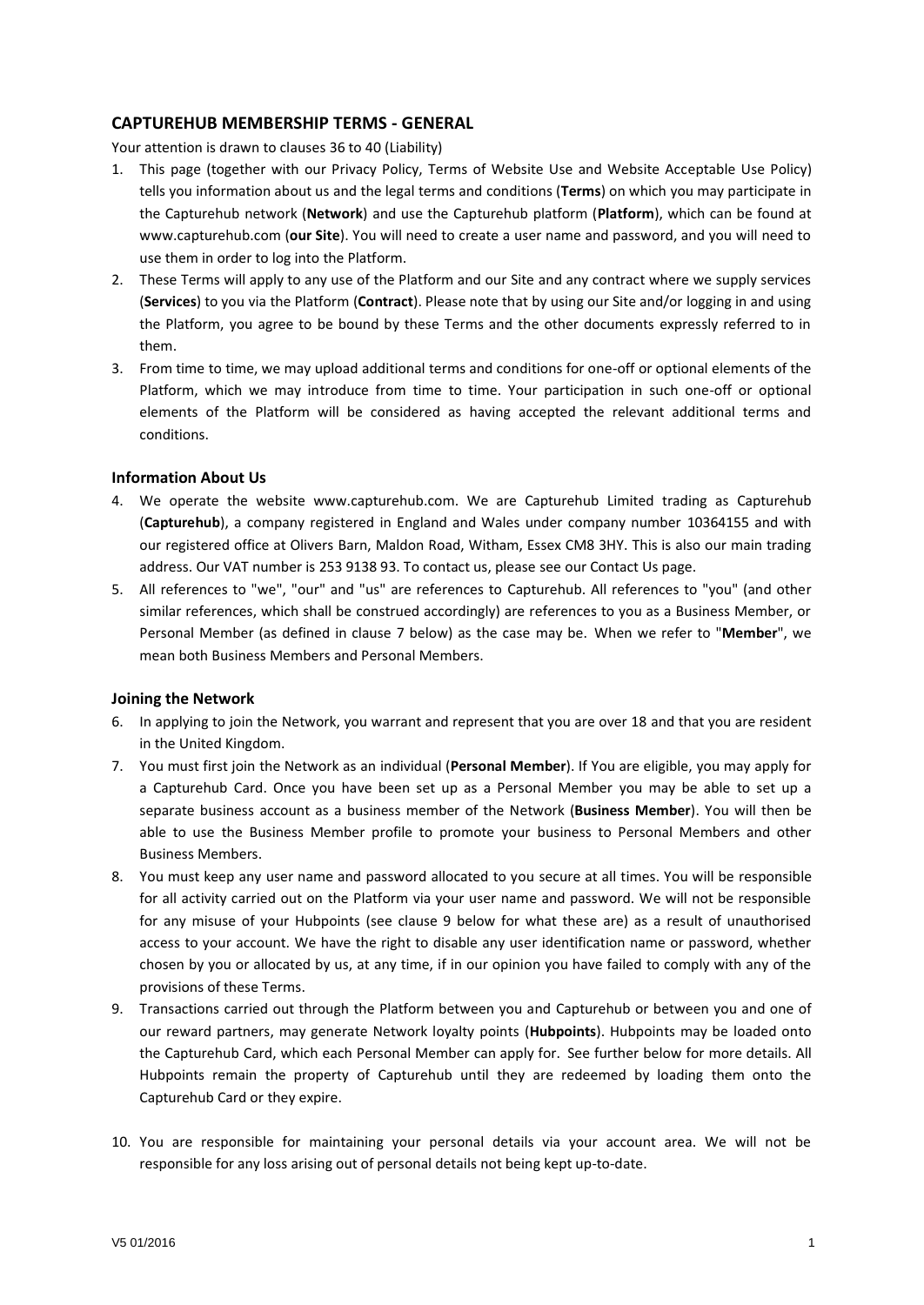## **Inheriting Hubpoints from Deceased Members**

11. All Personal Members may nominate a beneficiary (or beneficiaries) of the Hubpoints held in their account (**Beneficiary**), to whom the Hubpoints will be allocated in the event of the death of that Personal Member. In order to receive the Hubpoints, the Beneficiary must have a Personal Member account. On provision of proof of the grant of probate, a copy of the will, a letter from the executors or personal representatives and proof of the person claiming to be a Beneficiary's identity documents, we will transfer the remaining Hubpoints into the relevant Personal Member account provided the deceased Member's account has not been suspended or terminated under clauses [12](#page-1-0) and [13](#page-1-1) below. Please note that we reserve the right to ask the executors for such further documentary evidence as we may require.

## **Termination and Suspension of Membership**

- <span id="page-1-0"></span>12. We may immediately terminate your membership (whether as a Personal Member or Business Member or both) of the Network where we discover any of the below, or we may immediately prevent your access to the Platform pending investigation at any time where there is reasonable belief of:
	- 12.1. any abuse or attempted abuse of the Network or Platform;
	- 12.2. any breach or attempted breach of these Terms and/or the documents referred to in them.
- <span id="page-1-1"></span>13. Membership will automatically be suspended and you will not be able to have Hubpoints allocated to your account:
	- 13.1. in the event that you have not paid any fees you owe us by the expiry of the relevant notice we send to you;
	- 13.2. if the Capturehub Card provider suspends, restricts or cancels your Capturehub Card in accordance with their terms and conditions; or
	- 13.3. during an investigation under clause [12.](#page-1-0)
- 14. You may terminate your membership at any time by writing to us at hello@capturehub.com, giving us at least 4 weeks' notice. Please note any fees relating to membership which you have paid are nonrefundable.
- 15. On suspension of your membership, we will suspend the functionality of all accounts controlled by you and we reserve the right to hide your profile(s). You will therefore not be able to receive Hubpoints to your Personal Member account. If suspension continues for a period of 28 days, or if we determine that termination is appropriate due to investigation under clause [12,](#page-1-0) we will terminate your membership, in which case the provisions of these Terms relating to what happens on termination of your membership will apply.
- 16. On termination (whether by you or by us) of your membership for any reason, your profile(s) will be removed from the Platform (and any linked platforms) and any remaining Hubpoints in your account will be deleted. We shall not be responsible for any loss or damage whatsoever as a result of Hubpoints being deleted from your account or the removal of your profile(s) on termination of your membership.
- 17. Any clause in these Terms, which expressly or would by implication survive termination of the relationship between us, shall do so in full force and effect.

## **Award and Use of Hubpoints**

18. We may reward our Members for continued loyalty to the Network and the Platform by awarding Hubpoints. The number of Hubpoints we award to any Member at any one time will be determined by us, in our sole discretion. Hubpoints may also be awarded by our rewards partners, when you transact with them. If we determine that Hubpoints have been collected in breach of these Terms, or that they have been awarded in error, we reserve the right to remove and cancel those Hubpoints without any liability to you whatsoever. In the event that you have been awarded Hubpoints in error, and you have redeemed them, we reserve the right to ask you to pay us the amount equal to the value of the redemption or to set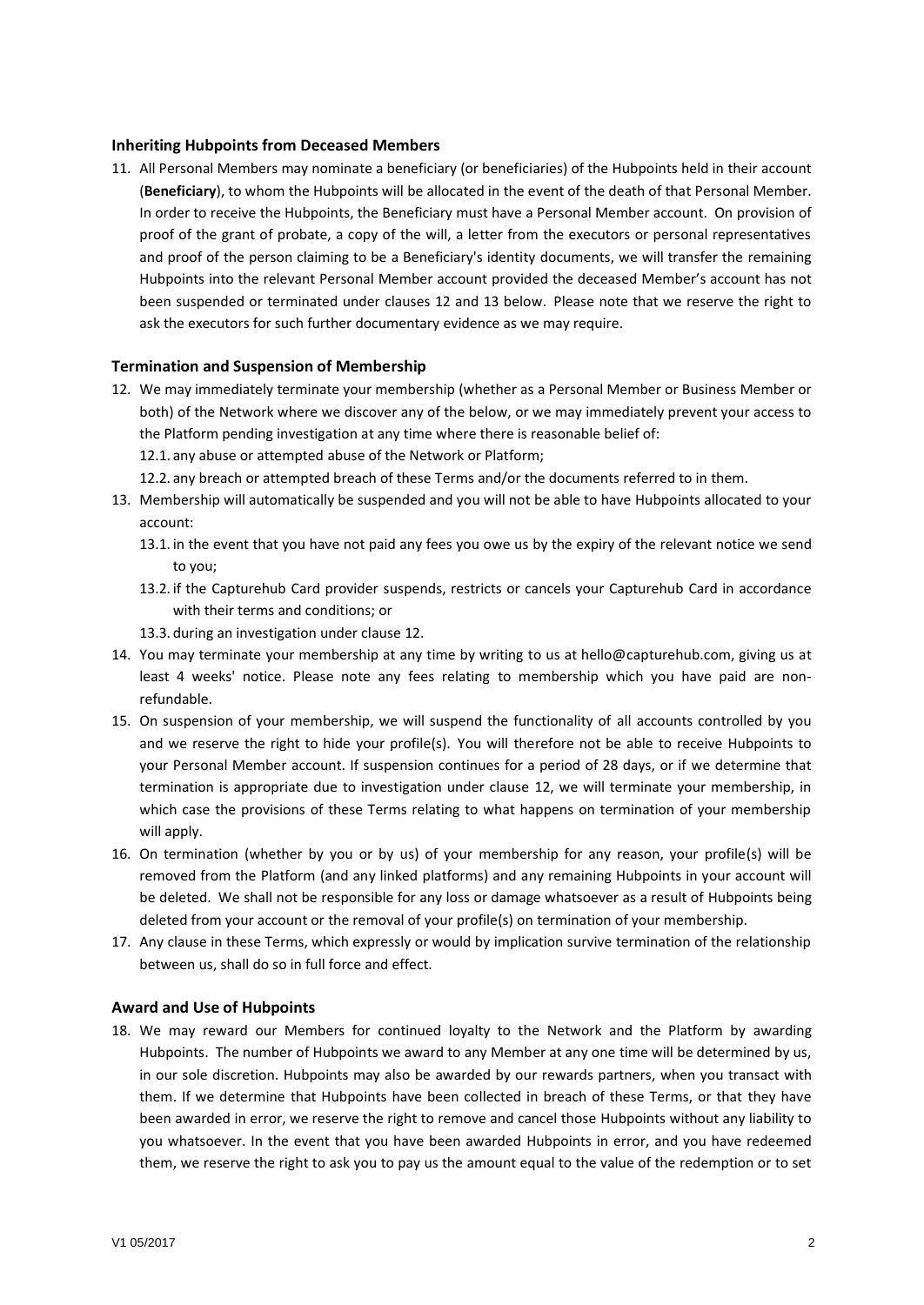off the number of Hubpoints you were erroneously awarded against any Hubpoints which are later generated for any reason.

19. Each Hubpoint has no face value until such times as it is redeemed in return for uploading the corresponding value onto a Capturehub Card or by Services from us, which we may offer from time to time. All Hubpoints remain our property until they are redeemed. The redemption rate for each Hubpoint will be set by us at the point of redemption. You will be responsible for any tax or other liabilities of such nature (if applicable) in connection with redeeming Hubpoints.

## **Capturehub Card (Personal Members only)**

- 20. Personal Members can apply for a Capturehub Card at any time. Hubpoints can then be redeemed in return for loading the corresponding value onto the Capturehub Card.
- 21. The holding of a Capturehub Card may be subject to payment of the applicable fee and the Capturehub Card issuer's terms and conditions.
- 22. You must sign the signature strip on the back of the Capturehub Card as soon as it is received.
- 23. The Capturehub Card provider may cancel your Capturehub Card under their terms and conditions, or we may dispense with the use of the Capturehub Card in connection with our Network altogether by giving you 4 weeks' notice.
- 24. In the event your Capturehub Card is cancelled for any reason whilst still holding a credit balance, please note we cannot credit the corresponding number of Hubpoints to your Member account. You will therefore need to spend the value on your Capturehub Card as soon as possible, once notice of the cancellation is issued to you. Please refer to the Capturehub Card provider's terms and conditions for further details as to what to do in the event of termination of your Capturehub Card.

#### **The Offer of Services via the Platform**

- 25. From time to time, we may make certain Services available to Members via the Platform, either as agent for selected third parties or on our own account, or we may agree to procure Services on Member special request, subject to the terms and conditions that we may specify at the relevant time. If we are acting as agent for third parties, or if you transact directly with a Business Member or other third party, the resulting contract is between you and the relevant third party or Business Member, and as such, that sale will be subject to the relevant third party's or Business Member's own terms and conditions of supply, over which we have no control.
- 26. We may also make available certain enhanced functionality via the Platform, in which case you must comply with the terms and conditions of the use of that functionality.

# **Business Members**

#### **Setting up an account as a Business Member**

- <span id="page-2-0"></span>27. When we refer to "you" in clauses [27](#page-2-0) to [35,](#page-3-0) this is taken to mean the business or organisation on behalf of whom you are signing up for use of our Platform and, where the context permits, you personally.
- 28. Once you have registered user access to the Platform, you may set up an account for business use as a Business Member. You confirm and represent that you have authority to bind the business on whose behalf you are setting up this Business Member account and that you are an owner of that business and/or director of that business.
- 29. In setting up a Business Member account, you agree (and you confirm that the Business Member agrees) that the Business Member will be bound by these Terms and the documents and other terms referred to in them. You agree that these Terms will apply to your use of the Platform and our Site and any contract where we supply goods (if any) and/or services to you via the Platform (**Contract**).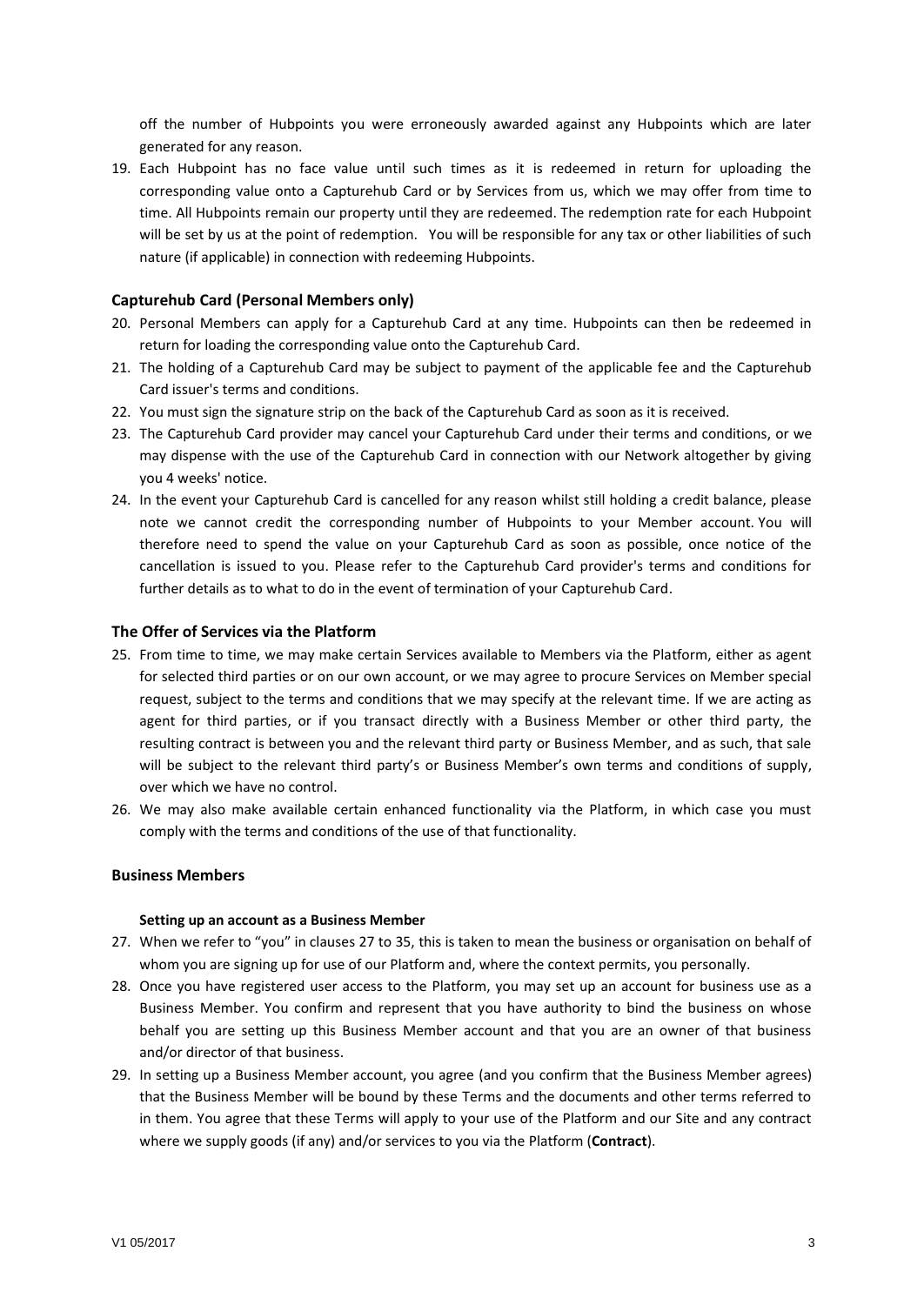#### **Ordering Services**

- 30. If you place an order for Services, you will receive an e-mail from us acknowledging that we have received your order and asking for you to arrange payment (either in full by BACS or instalments by standing order depending on the Service ordered). Please note that this does not mean that your order has been accepted. Acceptance of your order takes place as referred to in claus[e 31](#page-3-1) below. We will follow the same process where we offer Services as agent for a third party. If you do not make payment within 21 business days, we will automatically cancel your order.
- <span id="page-3-1"></span>31. Once payment for your order has been received, we will confirm if your order can be accepted by sending you an e-mail stating that the order has been processed, at which point the Contract between us, or between you and the third party (as applicable), for the supply of the Services will be formed.

#### **Supply of Services**

- 32. We will endeavour to ensure that the Services are supplied to you as soon as is reasonably possible after your order is accepted. If some or all of the Services cannot be supplied to you, for example because they are no longer available or because your requested supply date cannot be met, we will inform you of this by e-mail and we will not process your order (or we will only process the part relating to the Services which can be supplied). If you have already paid for the Services, we will arrange for your payment (in whole or part, as applicable) to be refunded to you.
- 33. Subject to any specific terms we, or the organisations on behalf of whom we act as agent, apply to individual Services, we will use commercially reasonable endeavours to ensure that internet-based Services are available 24 hours a day, seven days a week, although we make no warranties in this regard. In particular, Services may not be available during:
	- 33.1. planned maintenance carried out during the maintenance window of 10.00 pm to 2.00 am UK time; and
	- 33.2. unscheduled maintenance, in which case we will give advance warning by posting a notice on our Site.

#### **Your Trading via the Platform**

- 34. When you engage in selling/marketing to any person via the Platform, the resulting contract will be between you and that person and as such, that transaction will be subject to the relevant selling terms and conditions of supply imposed between you and that person, over which we have no control. We therefore expect you to conduct business in a fair and reasonable manner and not in a way, which would bring us or the Platform into disrepute.
- <span id="page-3-0"></span>35. You warrant represent and undertake that you will comply with all applicable laws, rules and regulations (**Rules**) (including but not limited to Rules relating to copyright and trade marks) when ordering Services or using the Platform to advertise your business or sell and supply goods and/or services. You shall indemnify us, and keep us indemnified, in full against all liabilities, costs, expenses, damages and losses including (but not limited to) any direct, indirect or consequential losses, loss of profit, loss of reputation and all interest, penalties and legal costs (calculated on a full indemnity basis) and all other reasonable professional costs and expenses suffered or incurred by us arising out of or in connection with your failure to comply with such Rules.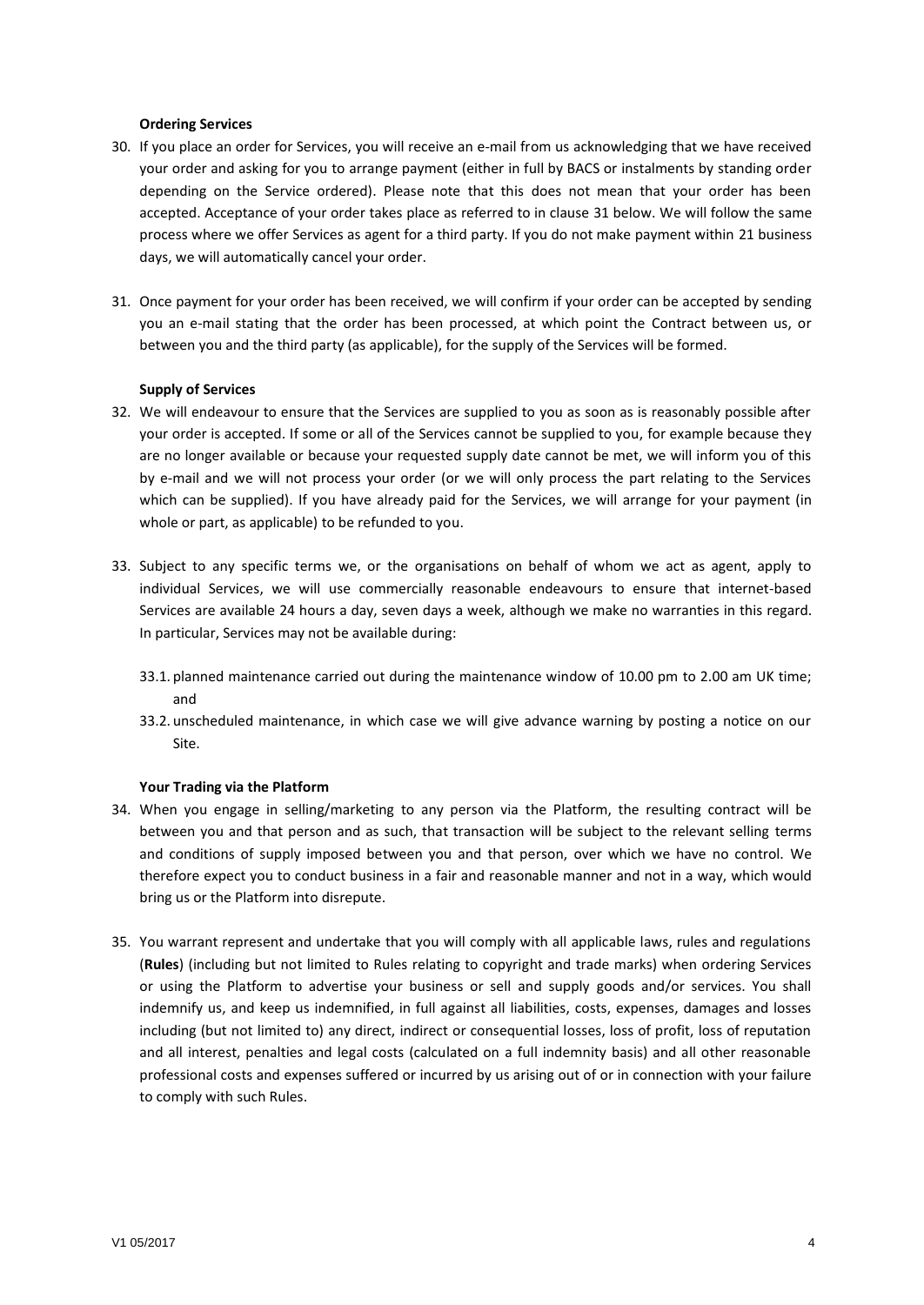## **Liability**

- <span id="page-4-0"></span>36. The material displayed on our Site is provided for information purposes only and is provided without any guarantees, conditions or warranties as to its accuracy. Use of the Platform and the Site generally are provided on an "as is" basis. We:
	- 36.1. do not warrant that your use of the Services or the Platform will be uninterrupted or error-free;
	- 36.2. are not responsible for any delays, delivery failures, or any other loss or damage resulting from the transfer of data over communications networks and facilities, including the internet, and you acknowledge that the Services and related Contracts, the Platform and our Site generally may be subject to limitations, delays and other problems inherent in the use of such communications facilities.
- 37. To the extent permitted by law, we and other companies in our group of companies hereby expressly exclude:
	- 37.1. all conditions, warranties and other terms which might otherwise be implied by statute, common law or the law of equity;
	- 37.2. any liability if we are prevented from or delayed in performing our obligations under these Terms or under a Contract or from carrying on our business, by acts, events, omissions or accidents beyond our reasonable control, including, without limitation, strikes, lock-outs or other industrial disputes (whether involving our workforce or any other party), failure of a utility service or transport or telecommunications network, act of God, war, riot, civil commotion, malicious damage, compliance with any law or governmental order, rule, regulation or direction, accident, breakdown of plant or machinery, fire, flood, storm or default of suppliers or sub-contractors;
	- 37.3. any liability for any special, indirect or consequential loss or damage incurred by any user in connection with our Services, any Contract, the Platform and the Site generally or in connection with the use, inability to use, or results of the use of our Site, any websites linked to it, any materials posted on it and any transactions between you and third parties via the Platform, including:
		- 37.3.1. loss of income or revenue;
		- 37.3.2. loss of business;
		- 37.3.3. loss of profits or contracts;
		- 37.3.4. loss of anticipated savings;
		- 37.3.5. loss of data;
		- 37.3.6. loss of goodwill;
		- 37.3.7. wasted management or office time, and

whether caused by tort (including negligence), breach of contract or otherwise, even if foreseeable, provided that this condition shall not prevent claims for loss of or damage to your tangible property or any other claims for direct financial loss that are not excluded by any of the categories set out above.

- 38. This does not affect our liability for death or personal injury arising from our negligence, nor our liability for fraudulent misrepresentation or misrepresentation as to a fundamental matter, nor any other liability which cannot be excluded or limited under applicable law.
- <span id="page-4-2"></span>39. We do not accept any liability in relation to breach of contract or otherwise in respect of the terms and conditions of the Capturehub Card provider.
- <span id="page-4-1"></span>40. Subject to clauses [36](#page-4-0) to [39](#page-4-2) (inclusive) our total liability in respect of all losses and damages arising under or in connection with your use of the Site (including without limitation, the Platform) and/or any Contract, whether in contract, tort (including negligence), breach of statutory duty, or otherwise:
	- 40.1.shall in no circumstances exceed the amount of fees you have paid to us under the relevant Contract in connection with which the liability arose or if the liability arose as a result of your general use of